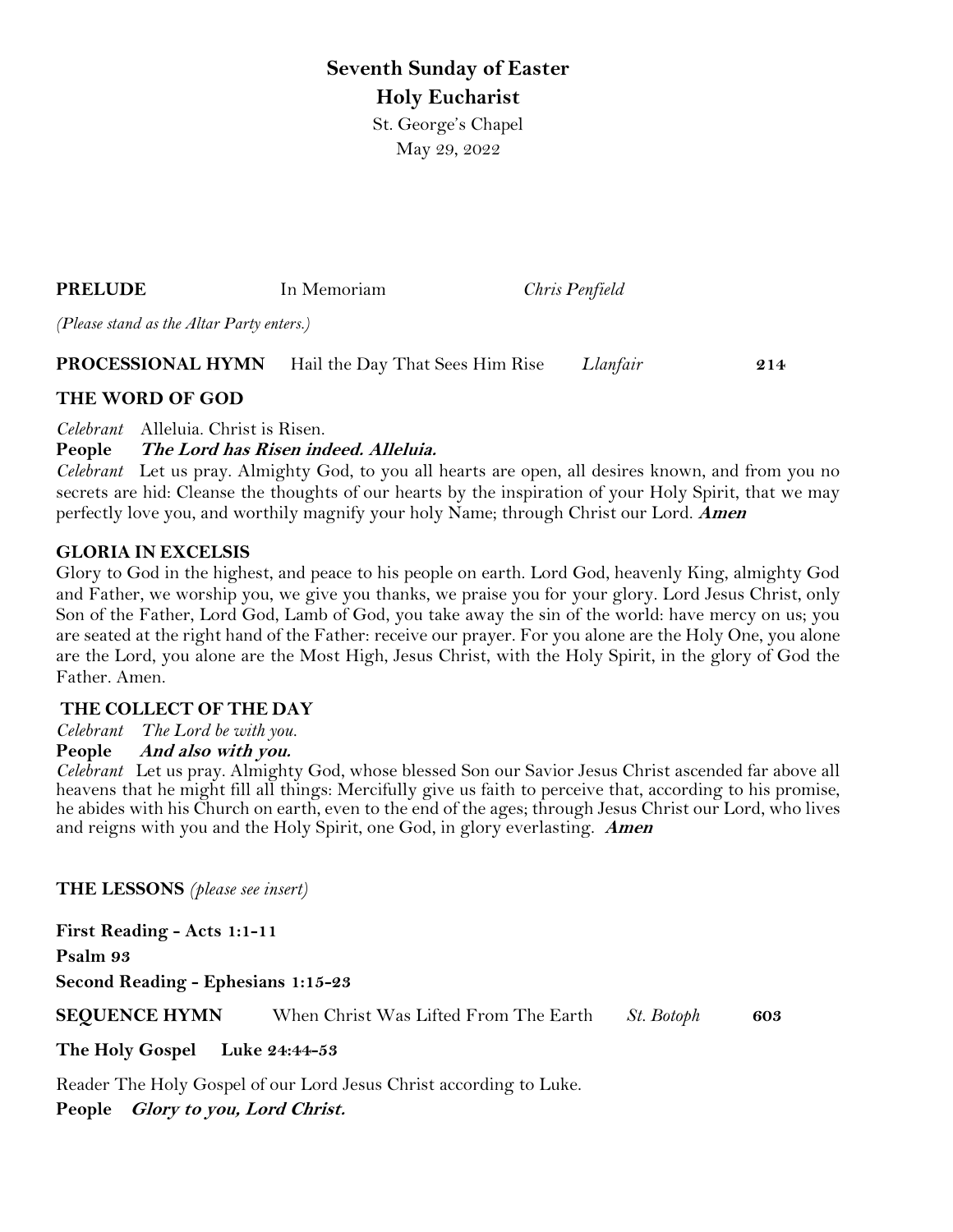# **THE NICENE CREED** *(Said in unison***)**

We believe in one God, the Father, the Almighty, maker of heaven and earth, of all that is, seen and unseen. We believe in one Lord, Jesus Christ, the only Son of God, eternally begotten of the Father, God from God, Light from Light, true God from true God, begotten, not made, of one Being with the Father. Through him all things were made. For us and for our salvation he came down from heaven: by the power of the Holy Spirit he became incarnate from the Virgin Mary, and was made man. For our sake he was crucified under Pontius Pilate; he suffered death and was buried. On the third day he rose again in accordance with the Scriptures; he ascended into heaven and is seated at the right hand of the Father. He will come again in glory to judge the living and the dead, and his kingdom will have no end. We believe in the Holy Spirit, the Lord, the giver of life, who proceeds from the Father and the Son. With the Father and the Son he is worshiped and glorified. He has spoken through the Prophets. We believe in one holy catholic and apostolic Church. We acknowledge one baptism for the forgiveness of sins. We look for the resurrection of the dead, and the life of the world to come. Amen.

# **PRAYERS OF THE PEOPLE**

### *The Celebrant or Deacon offers the Bidding*

Friends, take heart: the presence of the Risen Christ is filling this place even as we pray. So let us boldly offer our prayers, saying, "Enlighten our hearts; *open our eyes."*

#### *The Leader and People pray responsively*

Great God of Promise, you have blessed your Church with the presence of your Holy Spirit. Guide us as we go out to share the Good News. Abide with us forever, even to the end of the ages. Enlighten our hearts; **open our eyes***.*

Holy One, you have exalted your Son Jesus far above every earthly ruler and authority. May all things come under his gracious dominion. We pray that the violence and division of this world might be transformed by the power of Christ's love; Enlighten our hearts; **open our eyes***.*

Creator God, give us ears to hear your voice in the crashing of the waves. Give us eyes to see your Spirit dance on the face of the deep. Enlighten our hearts; **open our eyes***.*

O god, you promise to be with us always and everywhere: speak to your lonely hearts; assure us with your presence. And then, Lord Christ, come to us again as you promised. Enlighten our hearts; **open our eyes***.*

Merciful God, your power is immeasurable great: heal those who are sick; fill the despairing with hope; and lift up the lowly. Enlighten our hearts; **open our eyes***.*

Mighty God, your power is immeasurable great; heal those who are sick; fill the despairing with hope; and lift up the lowly. Enlighten our hearts; **open our eyes***.*

*The Celebrant may add a concluding Collect.*

## **CONFESSION OF SIN**

*Celebrant* Let us confess our sins against God and our neighbor. *Silence may be kept.* 

# *Celebrant and* **People**

Most merciful God, we confess that we have sinned against you in thought, word, and deed, by what we have done, and by what we have left undone. We have not loved you with our whole heart; we have not loved our neighbors as ourselves. We are truly sorry and we humbly repent. For the sake of your Son Jesus Christ, have mercy on us and forgive us; that we may delight in your will, and walk in your ways, to the glory of your Name. Amen.

*Celebrant* Almighty God have mercy on us, forgive us all our sins through our Lord Jesus Christ, strengthen us in all goodness, and by the power of the Holy Spirit keep us in eternal life. **Amen***.*

**EXCHANGE THE PEACE** *(All standing as able.)*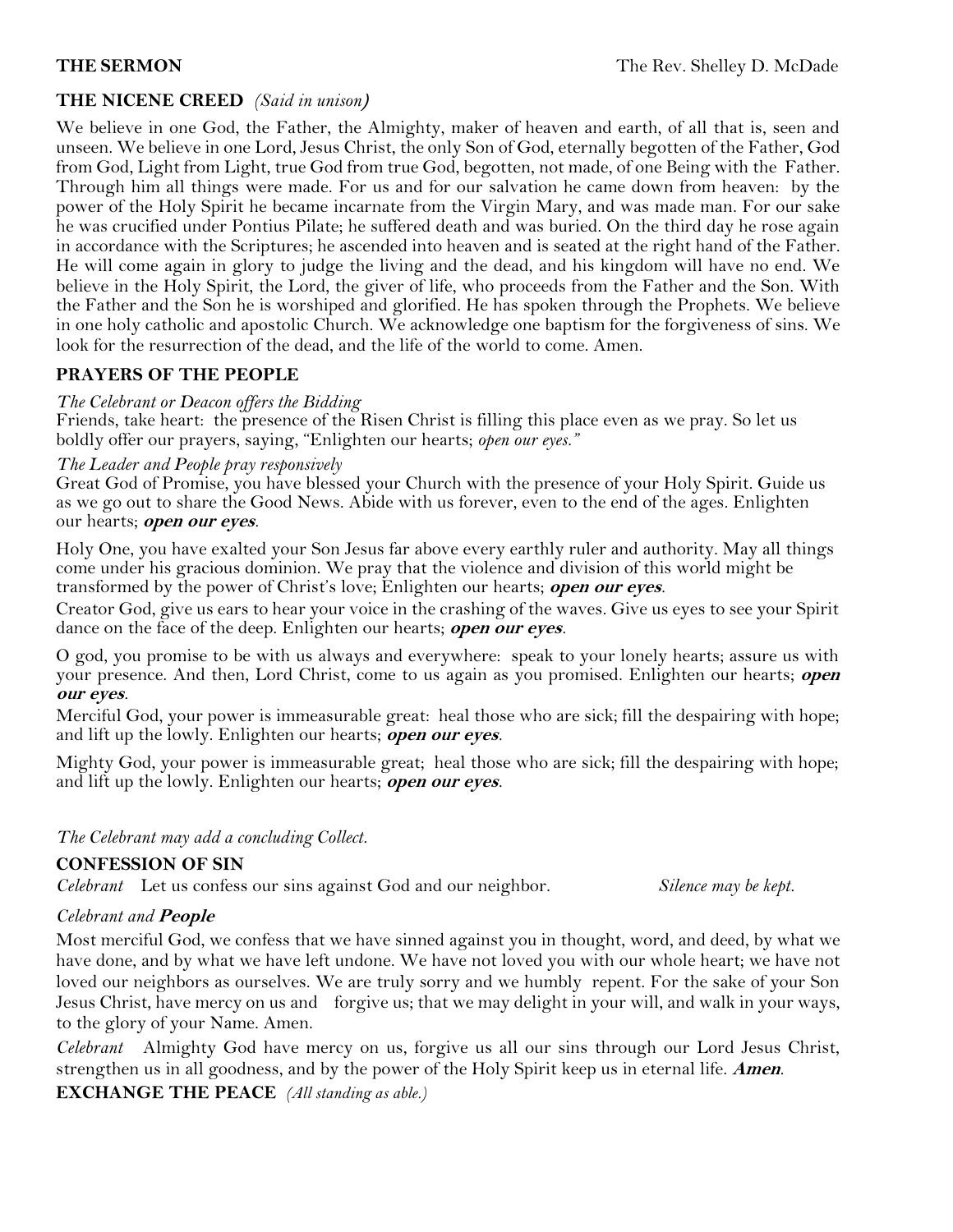*Celebrant* The peace of the Lord be always with you. **People****And also with you.**

**OFFERTORY ANTHEM Et**ernal Father Strong to Save

#### **DOXOLOGY**

Praise God from whom all blessings flow Praise Him all creatures here below Praise Him above ye Heavenly Hosts Praise Father, Son and Holy Ghost. Amen.

#### **THE HOLY COMMUNION**

#### **The Great Thanksgiving**

| Eucharistic Prayer B |                                            |
|----------------------|--------------------------------------------|
| Celebrant            | The Lord be with you.                      |
| People               | And also with you.                         |
| Celebrant            | Lift up your hearts.                       |
| People               | We lift them to the Lord.                  |
| Celebrant            | Let us give thanks to the Lord our God.    |
| People               | It is right to give God thanks and praise. |

*Celebrant* It is right, and a good and joyful thing, always and everywhere to give thanks to you, Father Almighty, Creator of heaven and earth. But chiefly are we bound to praise you for the glorious resurrection of your Son Jesus Christ our Lord; for he is the true Paschal Lamb, who was sacrificed for us, and has taken away the sin of the world by his death he has destroyed death, and by his rising to life again he has won for us everlasting life. Therefore, we praise you, joining our voices with Angels and Archangels and with all the company of heaven, who forever sing this hymn to proclaim the glory of your Name:

*Celebrant and* **People** *(Sung in unison)* **S129 Holy, Holy, Holy Lord, God of power and might, heaven and earth are full of your glory. Hosanna in the highest. Blessed is he who comes in the name of the Lord. Hosanna in the highest.** 

#### *(The people sit or kneel.)*

*Celebrant* We give thanks to you, O God, for the goodness and love which you have made known to us in creation; in the calling of Israel to be your people; in your Word spoken through the prophets; and above all in the Word made flesh, Jesus, your Son. For in these last days you sent him to be incarnate from the Virgin Mary, to be the Savior and Redeemer of the world. In him, you have delivered us from evil, and made us worthy to stand before you. In him, you have brought us out of error truth, out of sin into righteousness, out of death into life.

On the night before he died for us, our Lord Jesus Christ took bread; and when he had given thanks to you, he broke it, and gave it to his disciples, and said, "Take, eat: This is my Body, which is given for you. Do this for the remembrance of me."

After supper he took the cup of wine; and when he had given thanks, he gave it to them, and said, "Drink this, all of you: This is my Blood of the new Covenant, which is shed for you and for many for the forgiveness of sins. Whenever you drink it, do this for the remembrance of me."

Therefore according to his command, O Father,